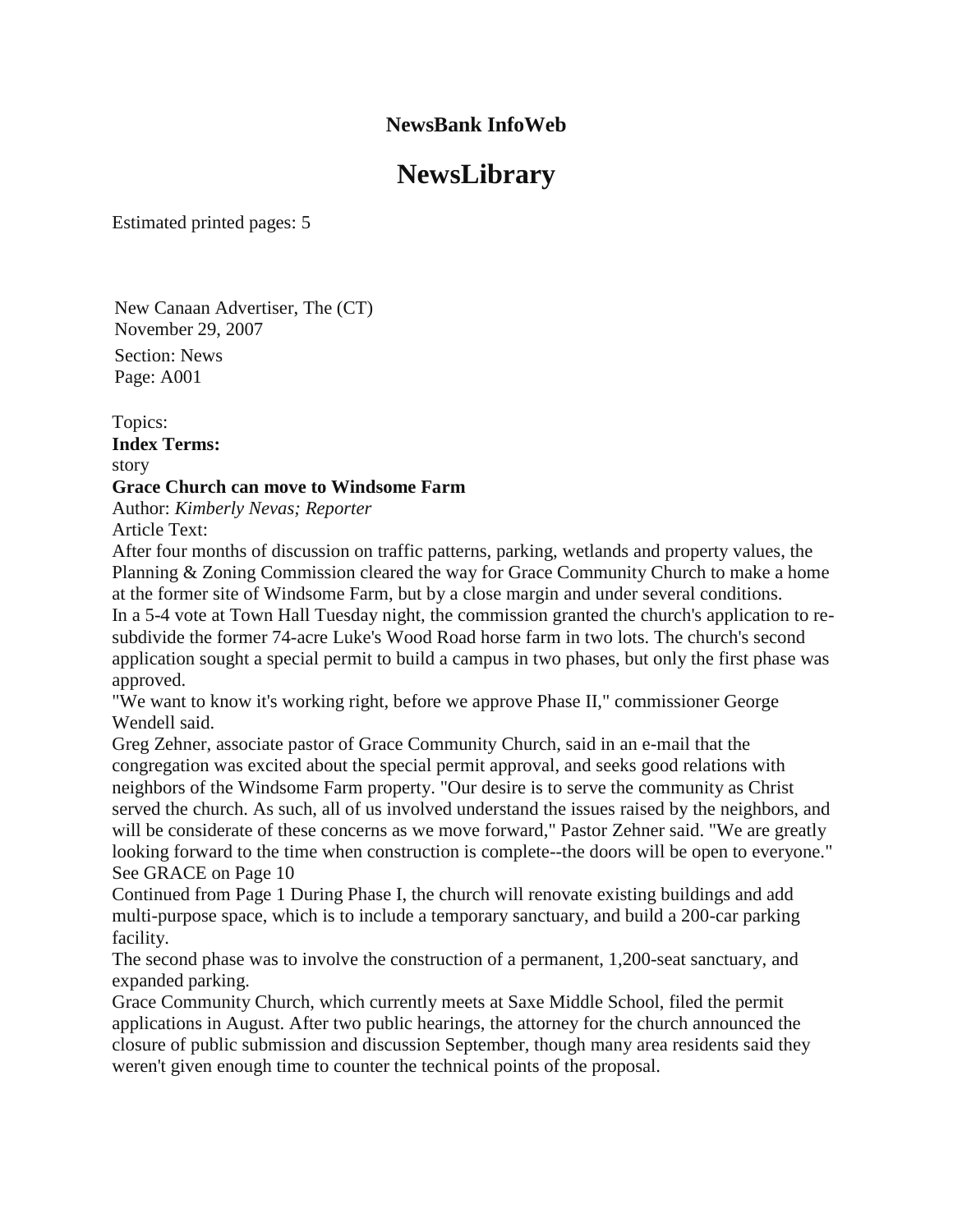Acknowledging the concerns of neighbors, some of whom fought the proposals in public hearings, and later through ads and editorial pages after discussion was ended, P&Z attached a number of restrictions to the special permit.

"The commission was concerned that public safety be maintained in the least restrictive manner and also provide recognition of private rights of the owner to use the property," P&Z Chairman Laszlo Papp said.

Any school at the church must be engaged in religious education, the commission decided, citing concerns about overuse of the property, which is located in a residential area.

"This means they can't rent it out to some private school program," Mr. Papp said. "Any other uses such as sports events or others not specifically connected with religious services should have a special permit from the commission."

The church will be required to hire a police officer to direct traffic at the property's entrance during Sunday services or other major gatherings. A maintenance plan for the entire site must be submitted, Mr. Papp said, and the church is expected to conform to State environmental requirements, in light of adjacent wetlands.

The special permit passed 8-1, with Roger Rothballer casting the lone dissenting vote.

"I've been worried since our last meeting by the absence of an independent traffic study," he said. "I still feel uncomfortable, we don't have really good data about traffic."

Although the church commissioned a traffic engineer to produce a report, questions surrounding his methodology and data quality remained unanswered after public discussion was ended after two public hearings.

Anyone who feels P&Z made an error in deliberation has 30 days to file an appeal in court, Mr. Papp said. "I don't expect an appeal, because we handled the issue fairly and carefully, protecting both the neighbors' rights and the applicants' rights."

George Friesen, of Luke's Wood Road, who has been an opponent of the church's proposal, told the Advertiser Wednesday that P&Z failed to address the long-term implications of a large church in a semi-rural, residential area.

"The Planning & Zoning Commission treated this proposal like a plain vanilla proposal to set up a small shop on Cherry Street, something that wouldn't change the character of the downtown," he said. "Yet, this proposal has the potential to change the entire neighborhood."

Copyright, 2007, The New Canaan Advertiser

Record Number: 11D446F4D7987378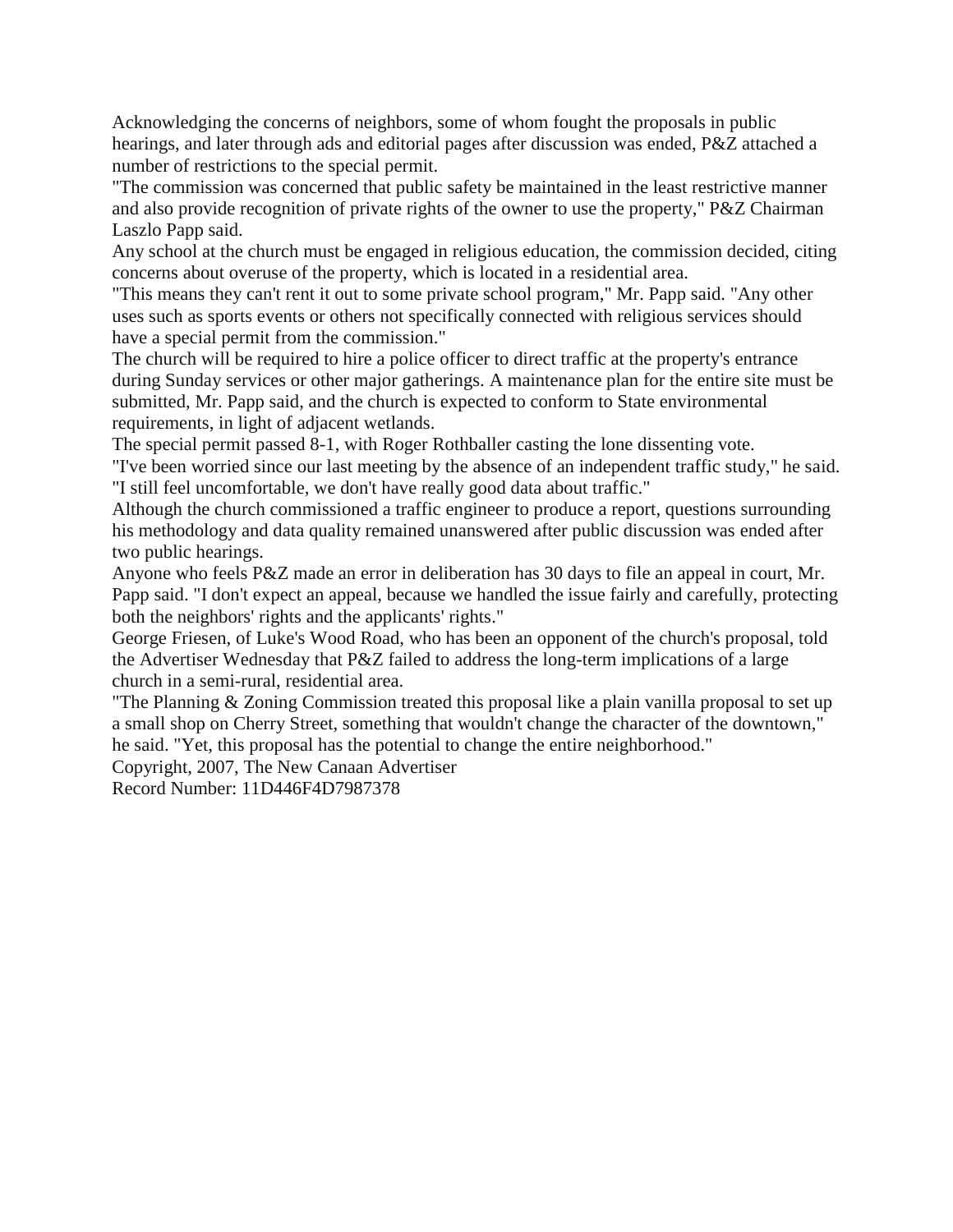# **NewsLibrary**

Estimated printed pages: 4

New Canaan Advertiser, The (CT) April 10, 2008 Section: Editorial Page: 7A

#### **Church explains plans for Grace Farms**

Article Text:

Editor, Advertiser:

We would like to thank the residents of New Canaan for their support through our application process and would like to take a moment to explain the vision of our church and correct any misperceptions regarding its use of a 48-acre piece of Wind some Farm.

As you may know, last summer we applied for a special permit to build a church on this land. When this special permit was granted, it allowed for a temporary church with a capacity of 900, the Planning & Zoning Commission's decision contained 18 conditions intended to address all of the neighbors' concerns raised during the public hearings on the church's application. Our appeal was intended to clarify one condition which inadvertently left the church with the only option of meeting in a temporary sanctuary, in reality a gym, for the foreseeable future. A settlement of our appeal was reached with the commission which fairly and equitably clarified the one condition and allowed the construction of a permanent sanctuary for the pre-approved capacity of 900 people. If the church ever desired an increase in capacity of up to 1,200, the Town would require a new, independently commissioned traffic study, paid for by **Grace** Property Holdings, and a public hearing. Two neighbors objected to that settlement and filed a motion making them a party to our appeal. Effectively, this means they were given the ability to block the bilateral settlement entered into by **Grace** and the commission. In the three weeks since that decision, we have invited these neighbors to the table to discuss a settlement three different times and so far they have failed to respond to our overtures. We invited their attorney to visit the property in order to discuss a settlement; however he did not accept our invitation. This leaves us only the unattractive option of moving forward through the courts.

We are trying to give a gift to the local community. With respect to our plans, we will retain more than 90 percent of our property as open space and will share peaceful gardens, walking trails, a field and a barn with the local community with access and usage being controlled in order to foster a peaceful environment and fulfill the intended purposes. We are excited to go beyond what is needed for our simple church, to something that will improve the local landscape and the community.

The Town commission approved the initial special permit by an 8-1 vote and agreed to clarify the approval of the special permit to allow a permanent sanctuary by a unanimous 9-0 vote. The two neighbors who disagree with the commission's decisions describe our plan in legal documents as a mammoth structure creating traffic snarls. These characterizations are completely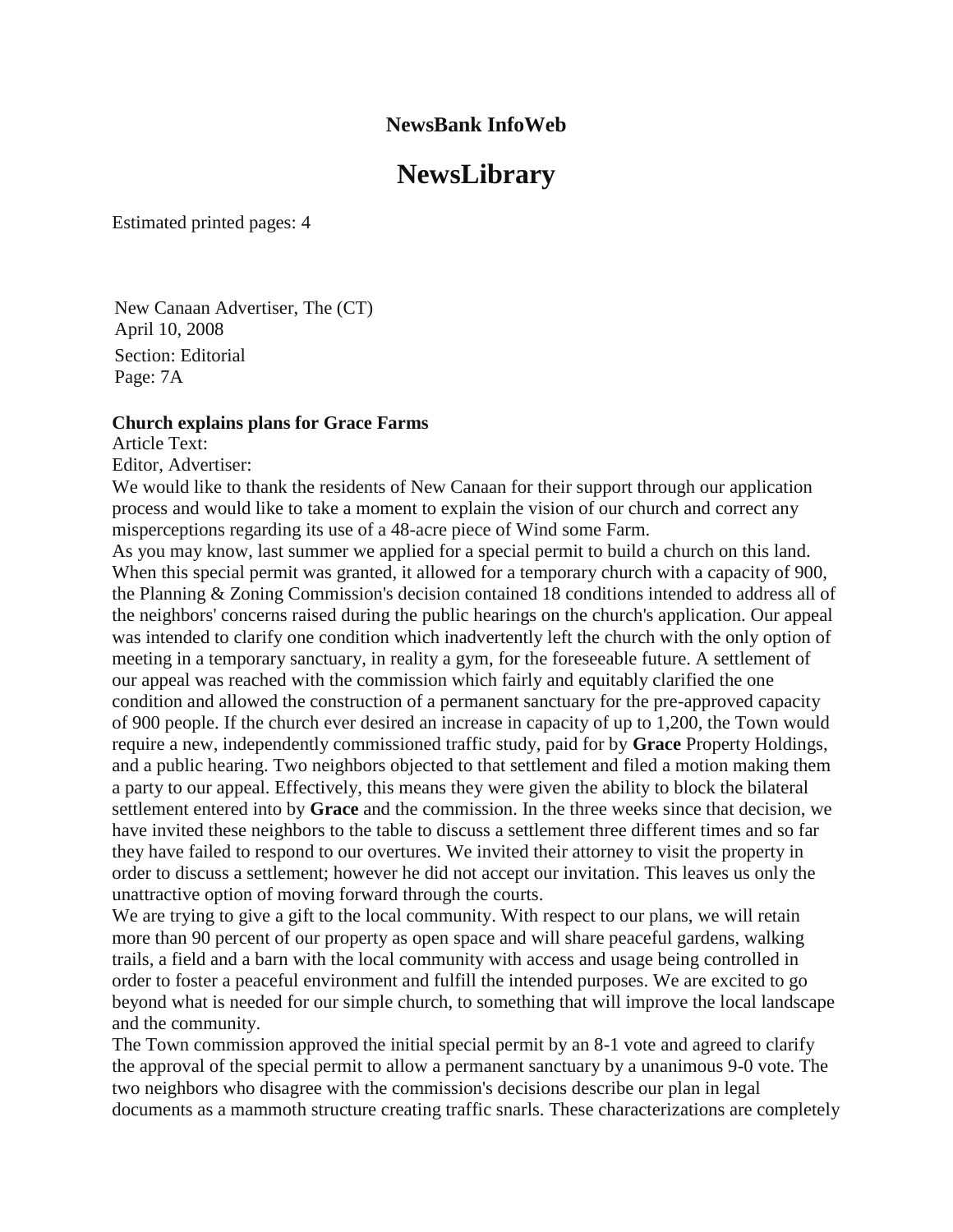untrue. With respect to buildings, the existing barn, which is 29,000 square feet, will be renovated as a social, education and youth center and will remain the largest structure on the property. You can barely see it from the road; it is tucked in the southwest corner of the expansive property. We will add 12,000 square feet to the barn to allow for a gym/multi-purpose facility that will also serve as a large, publicly available meeting room and the church's temporary sanctuary. In roughly five years we hope to build a 19,000-square-foot sanctuary about 100 yards from the barn. At that point, the capacity of **Grace Church** will be similar to other churches in town; however, 45 acres of the property will remain as open space. In other words, over a period of five years, we will be adding the equivalent of three large houses on a 48-acre parcel of land, or the equivalent of one large house per 16 acres. Parking will be in the rear corner, made of pervious pavement, behind the ridge and barn, barely visible to anyone. Except for a few covered picnic tables, walking trails and peaceful gardens, that is the extent of the planned building. **Grace** Farms will be an inspirational destination, featuring peace and tranquility to be thoroughly enjoyed by all.

With respect to traffic flow, manual traffic counts on a typical Sunday show a peak rate of traffic of five cars per minute (one car every 12 seconds) entering Saxe Middle School, where **Grace Church** currently holds its service. The traffic flow is low because the nature of our church is such that people come early and stay late, serving, and spending time with one another. Even if traffic flows double, we would still be well within traffic safety standards not even accounting for the expectation that traffic will be spread over a longer time period as people linger after church because the property will be such a pleasant place to be. The driveway to the proposed parking lot is one-quarter mile long, enough length to contain a line of about 84 Jeep Grand Cherokees before one vehicle spills out into the street. Just in case, we will also have a police officer directing traffic as it is in everyone's best interest to avoid traffic problems. While we can understand the concerns of a couple of neighbors on the basis of theoretical assessments of traffic or misinformation about our true building intentions, we are confident that if they could see **Grace** Farms lived out in reality, and not just as plans on paper, they would agree it is a tremendous asset to New Canaan. The alternative, as permitted by current zoning, is the construction of 10 very large houses with multiple-car garages. This would engulf the open space, create new subdivision roads and driveways, and increase the load on local schools and town facilities. In contrast, we will preserve more than 45 acres of open space. But most importantly, **Grace** intends to be a good neighbor as our values preclude any other possibility. We welcome the opportunity to sit down with our neighbors to discuss their concerns and are still hoping to resolve this matter to everyone's satisfaction and move forward with our gift.

#### **Grace Community Church**

Planning Team

Copyright, 2008, The New Canaan Advertiser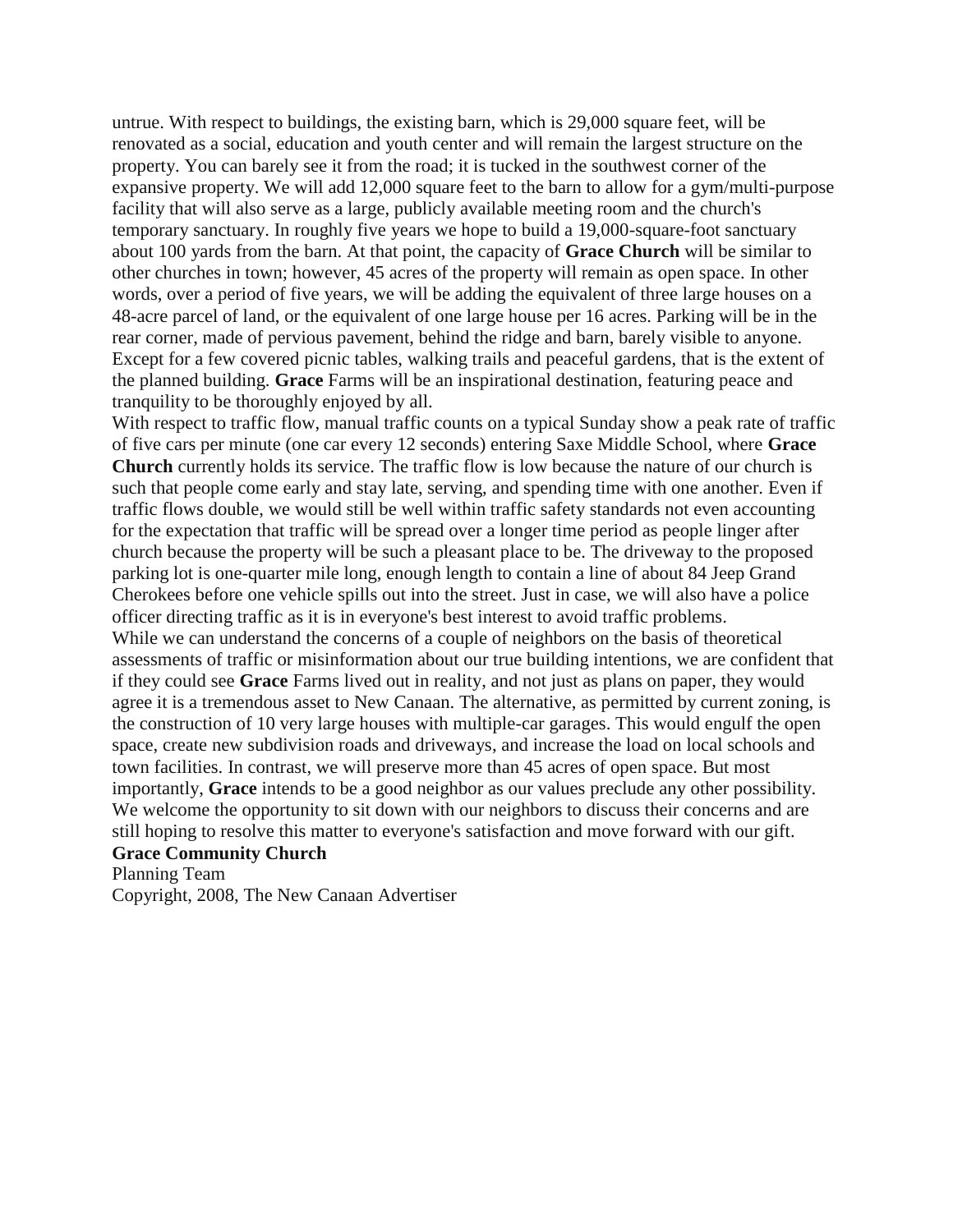# **NewsLibrary**

Estimated printed pages: 2

New Canaan Advertiser, The (CT) May 22, 2008 Section: News Page: 2A

### **Planning & Zoning briefs**

Article Text:

White Oak Shade

The Planning & Zoning Commission denied without prejudice a six-lot subdivision at 122 White Oak Shade Road, on 10.5 acres owned by Mr. and Ms. Charles B. Schafer, Jr., Tuesday, May 20. Commissioners found fault with engineer Holt McChord's plan to satisfy their requirement that 10 percent of the property be designated open space, which he presented as individual conservation easements in the backyards of home lots.

Chairman Laszlo Papp said the general public wouldn't be allowed access and enjoyment of the open space if it was isolated by surrounding private property.

Because the application was denied without prejudice, the Schafers may re-file an alternate plan immediately, he said.

### **Grace Church**

Attempting to resolve some of the confusion that has embroiled the commission in competing lawsuits since late last year, P&Z agreed to clarify that **Grace Community Church** may ultimately build the 1,200-seat sanctuary it initially requested last fall, subject to conditions. Last November, the church was granted a permit for a 900-seat sanctuary on Luke's Wood Road, just half of the two-phase plan in its application.

No less than one year after a certificate of occupancy is obtained, according to the amendment approved this week, **Grace** may return to P&Z with a request and supporting traffic study for a second, 1,200-seat sanctuary. The smaller sanctuary would then be converted to a gymnasium.

### **NCVAC rebuilding**

A conceptual plan for a new Volunteer Ambulance Corps building and police garage at 174 South Avenue was unanimously approved.

The expanded facility will allow all of NCVAC's emergency vehicles to be protected in bays from the elements, Building Advisory Committee Chairman Jim Beall said, and may be built to more environmentally friendly specifications.

### **Town Hall re-zoning**

The commission voted to re-zone the Town Hall property Business A, from Main Street in the front to the Playhouse parking lot in the rear.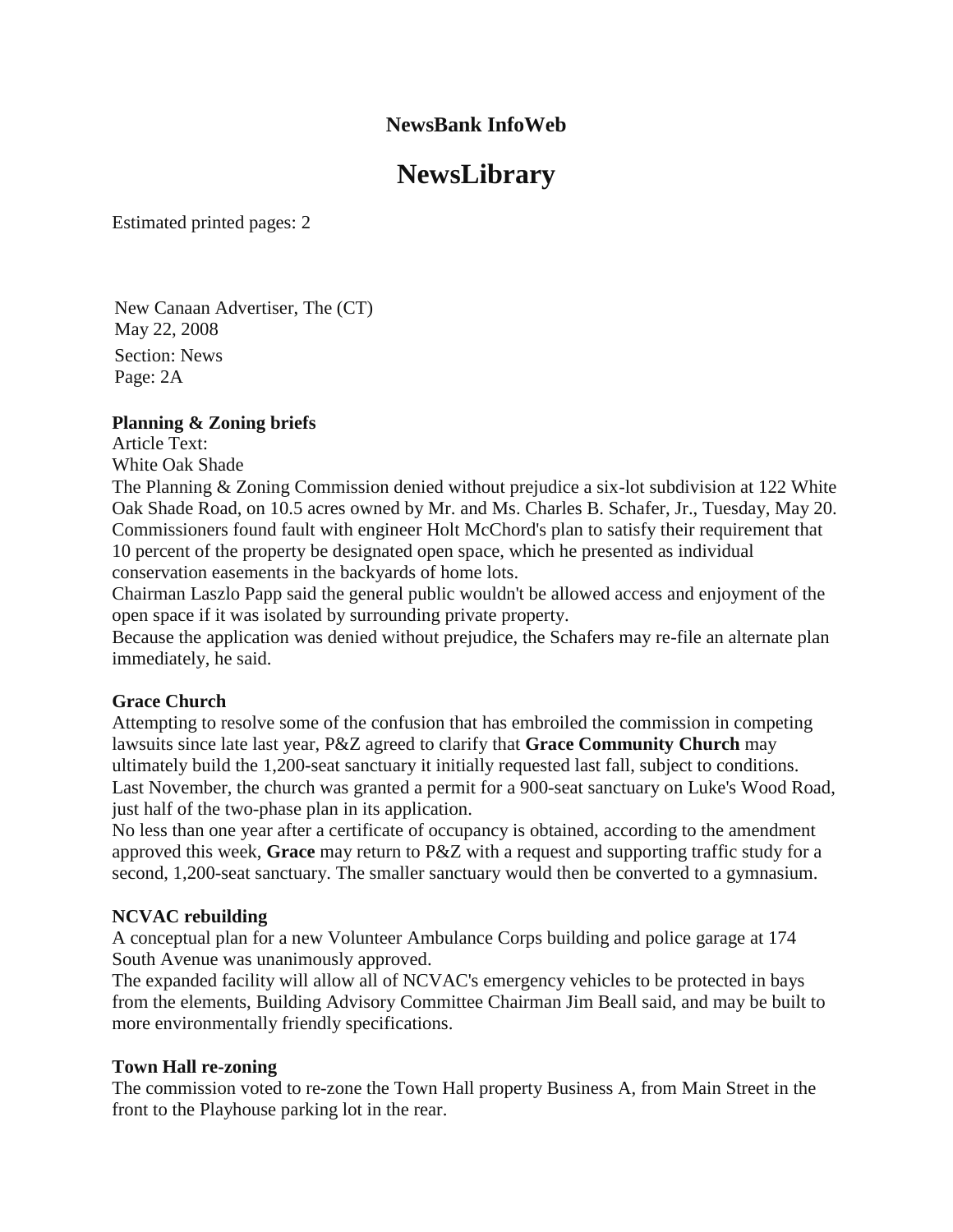Currently non-conforming, 77 Main Street straddles Residence B, Retail A and Business A zoning districts.

Town Planner Steve Kleppin suggested re-zoning to the Town Hall Building Committee as a way to pre-empt some potential regulatory snarls after it concluded that the eventual overhaul of the nearly century-old meeting house would require expansion.

### **Millport Apartments**

The Housing Authority received approval of its final architectural plans for the rebuilding of subsidized housing at 57 and 65 Millport Avenue.

P&Z was unhappy with the appearance of an earlier set, and asked the Housing Authority for improvements and greater detail.

The 16 existing, oft-derided, one-story units are slated to be razed at the end of the summer, Chairman Chuck Berman said, and replaced with 40 two-story units.

## **Richmond Hill**

The commission voted that a statutory referral from the Department of Public Works, seeking to demolish an auxiliary building on the south side of 64 Richmond Hill Road, was not contrary to the Town Plan of Conservation and Development.

The 108-year-old building includes a single-story, two-car garage that the department has used to store vehicles and equipment.

Senior Engineer Tiger Mann said a replacement structure should be built in Waveny. Kimberly Nevas

Copyright, 2008, The New Canaan Advertiser Record Number: 1211A94098153CC8 Ytext/htmlUUTF-8

 $(TN\vee\bullet\bullet\bullet c\mathbf{m})$ s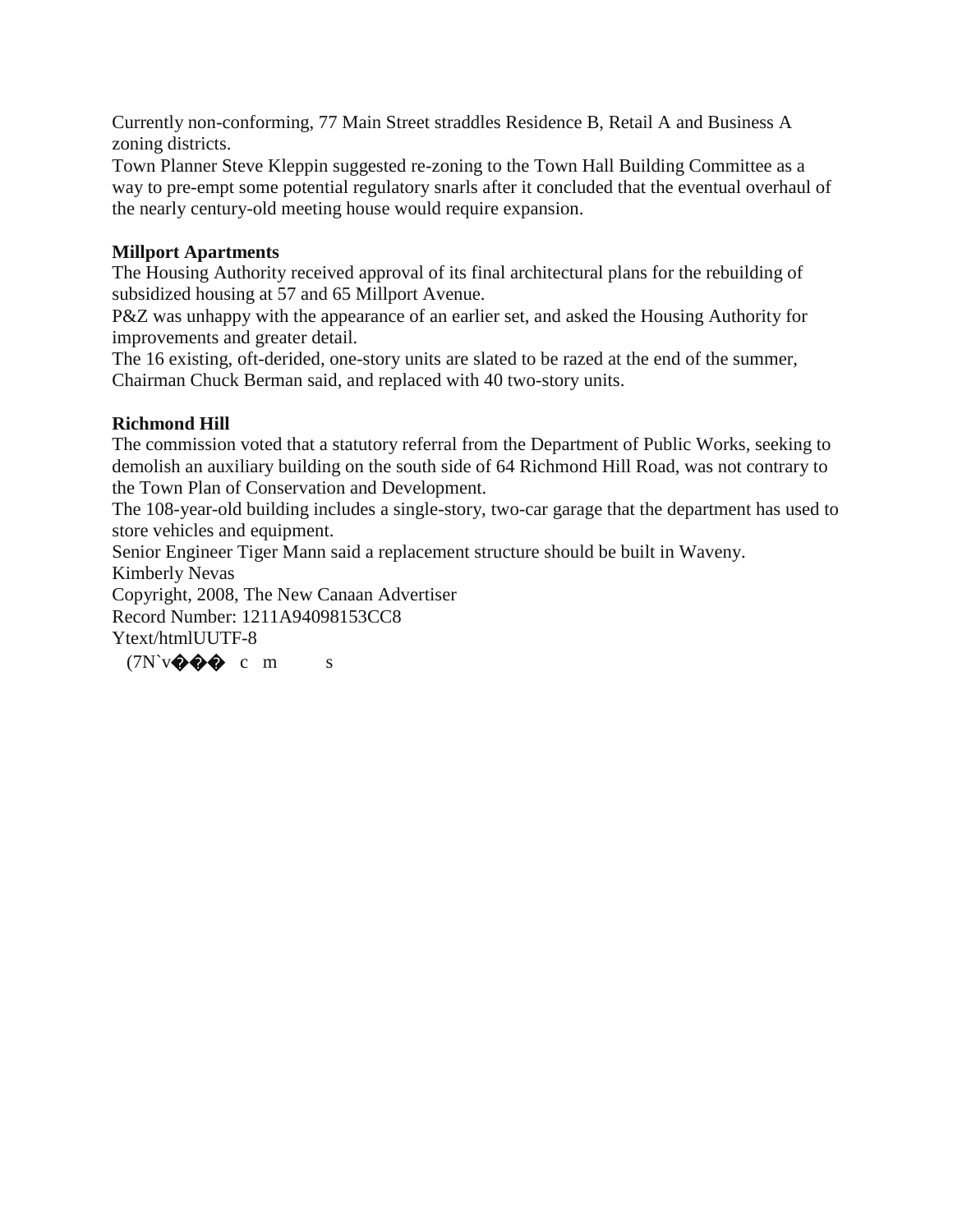# **NewsLibrary**

Estimated printed pages: 2

New Canaan Advertiser, The (CT) March 28, 2013 Section: News Page: 1A

#### **P&Z Says Grace**

### **Commission OKs new church on old farm**

Author: *Anna Lillian Moser; Reporter* Article Text:

This weekend could be a special Easter for **Grace Community Church**, which for years has held its Sunday ser-vices at Saxe Middle School, thanks to the Planning and Zoning Commission's unanimous approval of its proposed project on **Grace** Farms.

The congregation, for years, has been hoping to build its own sanctuary on the old Windsome Farms that borders New York State. And to do that, **Grace** brought in a world-renowned architecture firm from Tokyo, Japan, to design what the leaders hope to be a architectural marvel.

But before the approval of both **Grace** Farm's site plan and special permit application, commissioners finalized the conditions of the approval on Tuesday, March 26. The commissioners are hoping the conditions will strike a balance between the needs of the project and the concerns of neighbors.

Although **Grace Church** services this Easter Sunday will be once more at Saxe, a special Good Friday, outdoor, casual service will be held at **Grace** Farms, starting at 4.

Originally, **Grace** Property Holdings LLC went before P&Z to present its proposal for a building called the River at the former Windsome Farms property on Lukes Wood Road and Smith Ridge. The building would be constructed on a sliver of the 75-acre **Grace** Farms property that the foundation is preserving for the community as a permanent open space. The building, which was designed by the architecture firm Sanaa of Tokyo, has been designed in harmony with the surrounding landscape and would be constructed from glass, concrete, steel and wood. A long, single roof, about 10 feet above the ground, will twist and turn with the landscape. The building's sanctuary would seat about 715 people and have a capacity for 900.

After meeting with neighbors last year, plans were altered slightly, leaving a 180-foot buffer between the pro-posed building (which would be on the southern end of the 75-acre property) and the nearest neighboring property, as well as adding more landscaping to better cover view of the proposed building. The number of parking spaces were also reduced from 131 to 126, with some of the spaces being moved toward the property's northern entrance.

Commission members were concerned people outside of the congregation would visit the site just to see the River building, creating unwanted traffic in the area, including parked cars on the